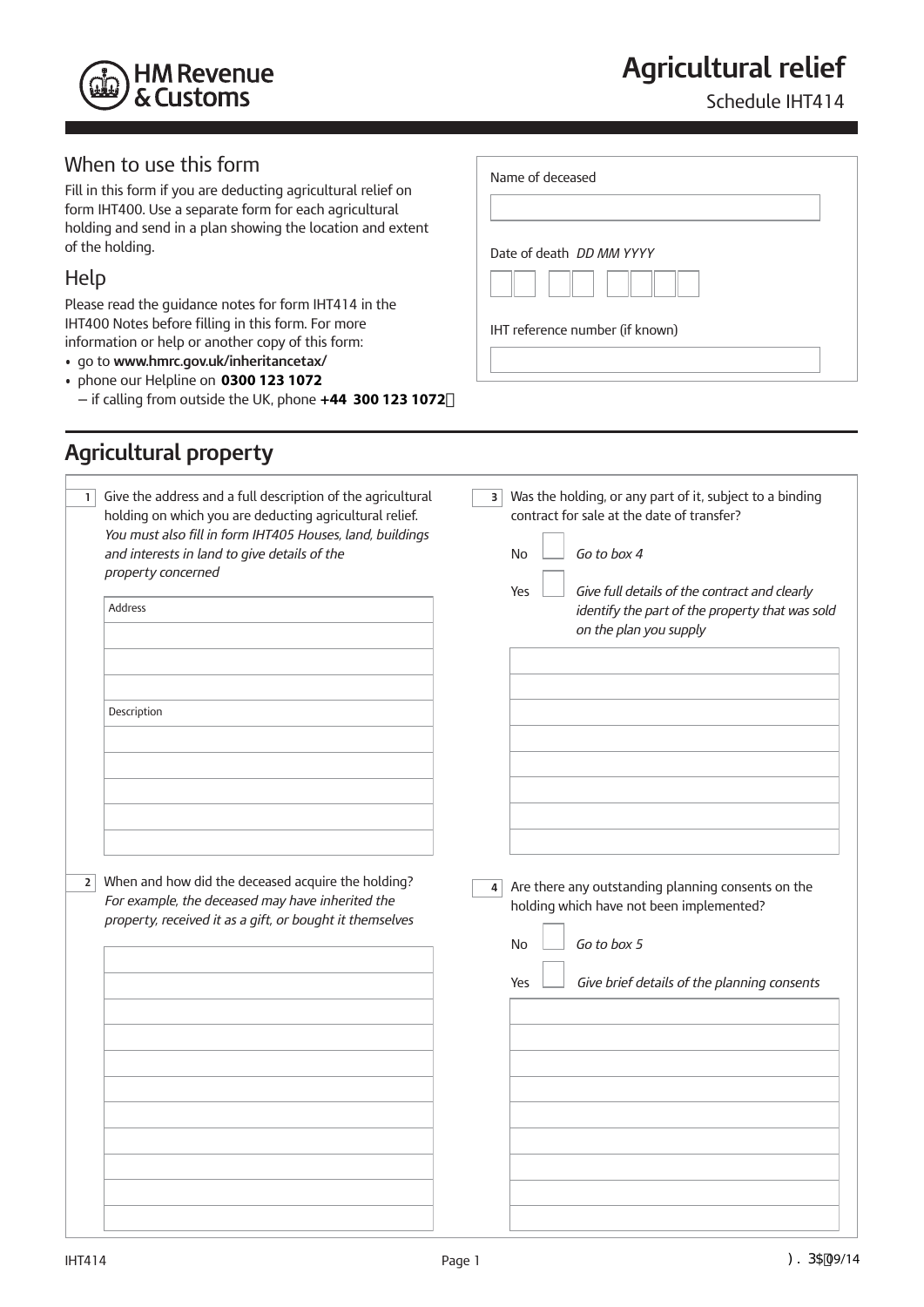# **Use of agricultural land**

Please read the guidance notes for form IHT414 in the IHT400 Notes for information on the amount of detail required in this section.

| Give a detailed description of the day-to-day farming<br>5<br>activities carried out on the land throughout the seven<br>years prior to the date of transfer (or the period of<br>ownership, if less than seven years) | Give details of the extent of the deceased's involvement in<br>6<br>the activities described in box 5 throughout the two years<br>prior to the date of transfer. For example, what actual tasks<br>did the deceased carry out and how many hours did the<br>deceased spend on these tasks each week |
|------------------------------------------------------------------------------------------------------------------------------------------------------------------------------------------------------------------------|-----------------------------------------------------------------------------------------------------------------------------------------------------------------------------------------------------------------------------------------------------------------------------------------------------|
|                                                                                                                                                                                                                        |                                                                                                                                                                                                                                                                                                     |

#### **Let land**

| Was the land subject to any lease, licence or tenancy<br>$\overline{7}$<br>immediately before the transfer?<br>Go to box 11<br><b>No</b> | When did the letting start? DD MM YYYY<br>9                               |
|------------------------------------------------------------------------------------------------------------------------------------------|---------------------------------------------------------------------------|
| Go to box 8<br>Yes                                                                                                                       | What was the original duration or term of the letting?<br>10 <sup>1</sup> |
| To whom was the land let?<br>8                                                                                                           |                                                                           |
| Title - enter MR, MRS, MISS, MS or other title                                                                                           | Are you deducting agricultural relief at 50% or 100%?<br>11               |
|                                                                                                                                          | 50%<br>100%                                                               |
| Name                                                                                                                                     | Send in a copy of the tenancy agreement if there is one.                  |
|                                                                                                                                          |                                                                           |
|                                                                                                                                          |                                                                           |
| Relationship to the deceased, if any                                                                                                     |                                                                           |
|                                                                                                                                          |                                                                           |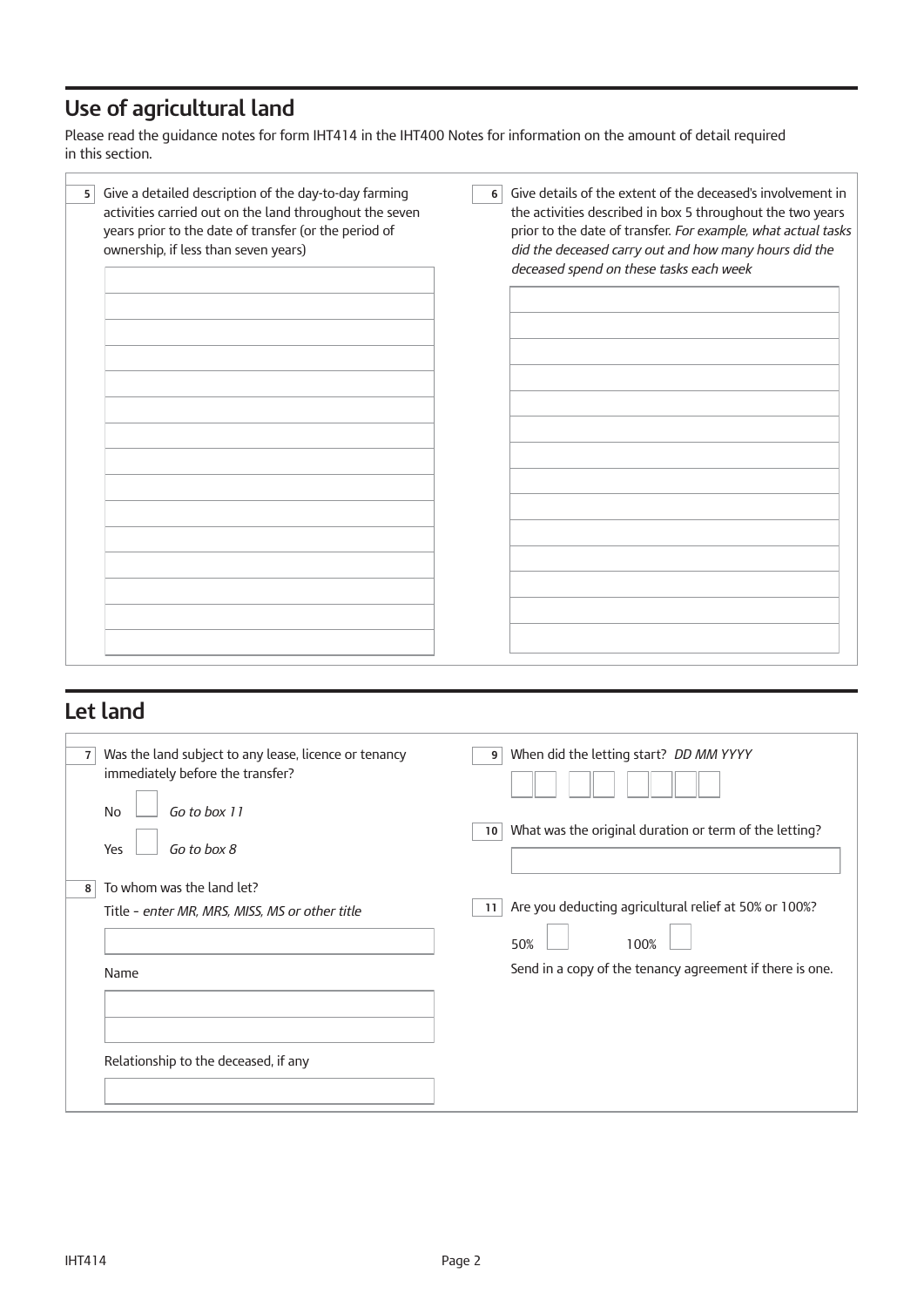#### **Farmhouses and cottages**

Only fill in this section if you are deducting agricultural relief on farmhouses and cottages. Agricultural relief is only available for farmhouses and cottages that are occupied for the purposes of agriculture. Whether each property will qualify for relief depends on who lived there and whether it is regarded as 'of a character appropriate' to the property.

Please answer the following questions for each property. *Continue on an additional sheet if necessary*.

| <b>Property 2</b>                                                                                                                                                                                                                                                     |
|-----------------------------------------------------------------------------------------------------------------------------------------------------------------------------------------------------------------------------------------------------------------------|
| Address and/or description of the property, for example,<br>'Farmhouse at Ashdown Farm, Hay Lane, Hoxton'                                                                                                                                                             |
| Was the property unoccupied (even temporarily) during<br>the seven years prior to the date of transfer?                                                                                                                                                               |
| Go to box 14<br>No<br>Give the date(s) the property was empty<br>Yes                                                                                                                                                                                                  |
| Did the deceased live at the property?<br>Go to box 16<br>Yes<br>Give details of the person(s) who lived at the<br><b>No</b><br>property, the date(s) they lived there and explain<br>the extent of their involvement in the farming<br>activities described at box 5 |
| If the property was let, describe the type of tenancy<br>(for example, agricultural tenancy, assured shorthold) and<br>say how much rent was paid                                                                                                                     |
|                                                                                                                                                                                                                                                                       |